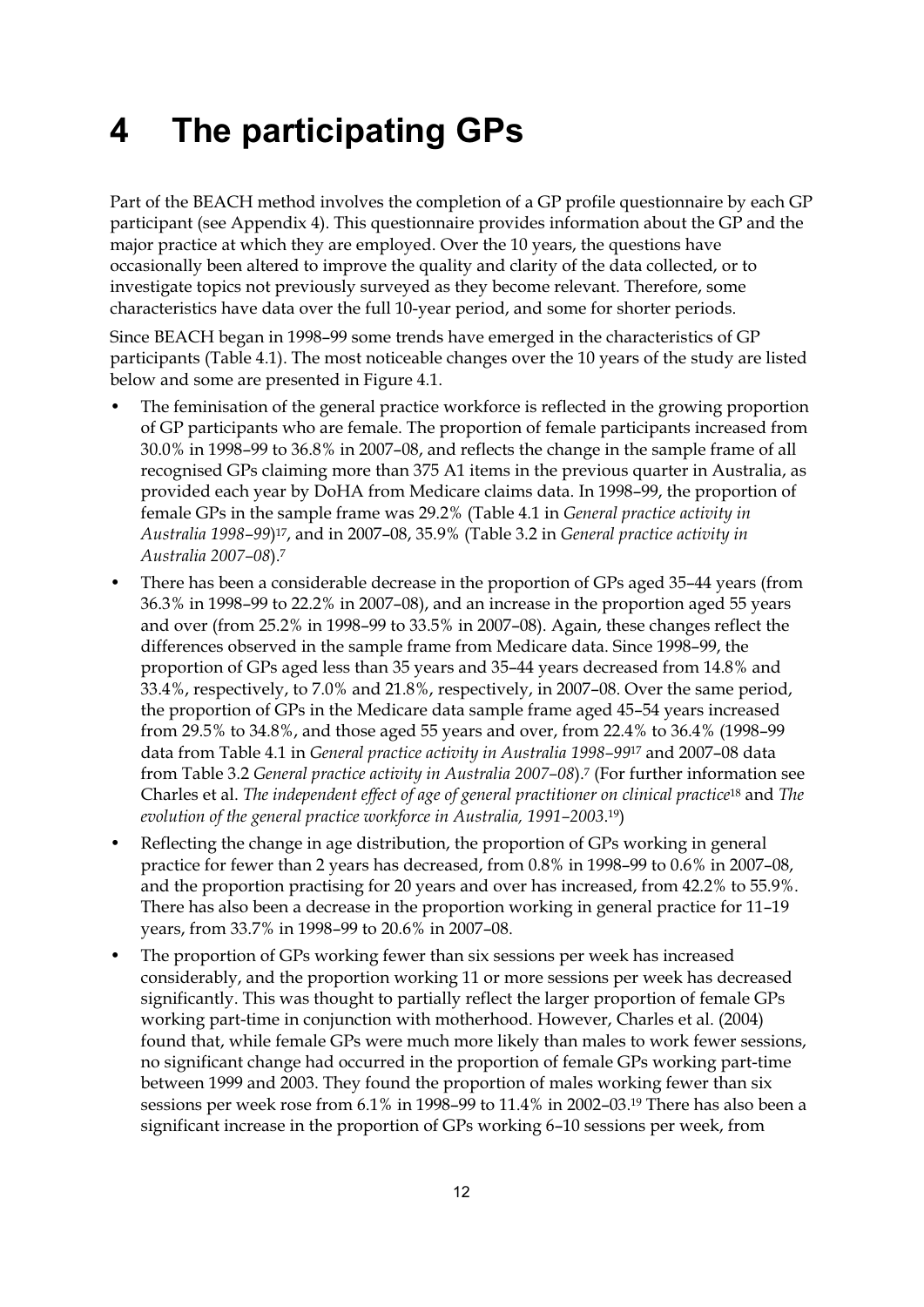68.5% in 1998–99 to 73.9% in 2007–08. The proportion of GPs working 11 or more sessions per week decreased by nearly half, from 19.0% to 10.9% over this period.

- The proportion of participants in solo practice has halved between 1998–99 and 2006–07, and the proportion in smaller practices of 2–4 GPs has also decreased considerably. There has been an associated significant increase in the proportion of GPs working in practices with five or more practitioners, from 38.9% in 1998–99 to 56.1% in 2006–07. From 2007–08, the question was altered to capture full-time equivalent GPs at the practice, so data are no longer comparable for the question in its original format.
- The results for consultations in a language other than English reflect a change in question design. Between 1998–99 and 2000–01 GPs were asked only one question: 'Do you conduct more than 50% of consultations in a language other than English?'. The question was removed for the following 2 years, but was replaced as the issue again became of interest. A new question was designed to collect more specific data. The recent results suggest that about one-quarter of participants provide some consultations in a language other than English, but few are doing so at more than 50% of their consultations. It would appear that, in the survey's original format, those GPs who did consult in another language were keen to let that be known, and the '> 50%' category was the only avenue available to them.



(a) Data about after-hours services were only collected from 2000–01 onward. This figure compares the results from 2000–01 and 2007–08.

*Note:* Wk—week; FRACGP—Fellows of the Royal Australian College of General Practitioners; Own after-hours—the practice provides its own after-hours service for their patients; Co-op after-hours—the practice provides after-hours services in a cooperative arrangement with other practices.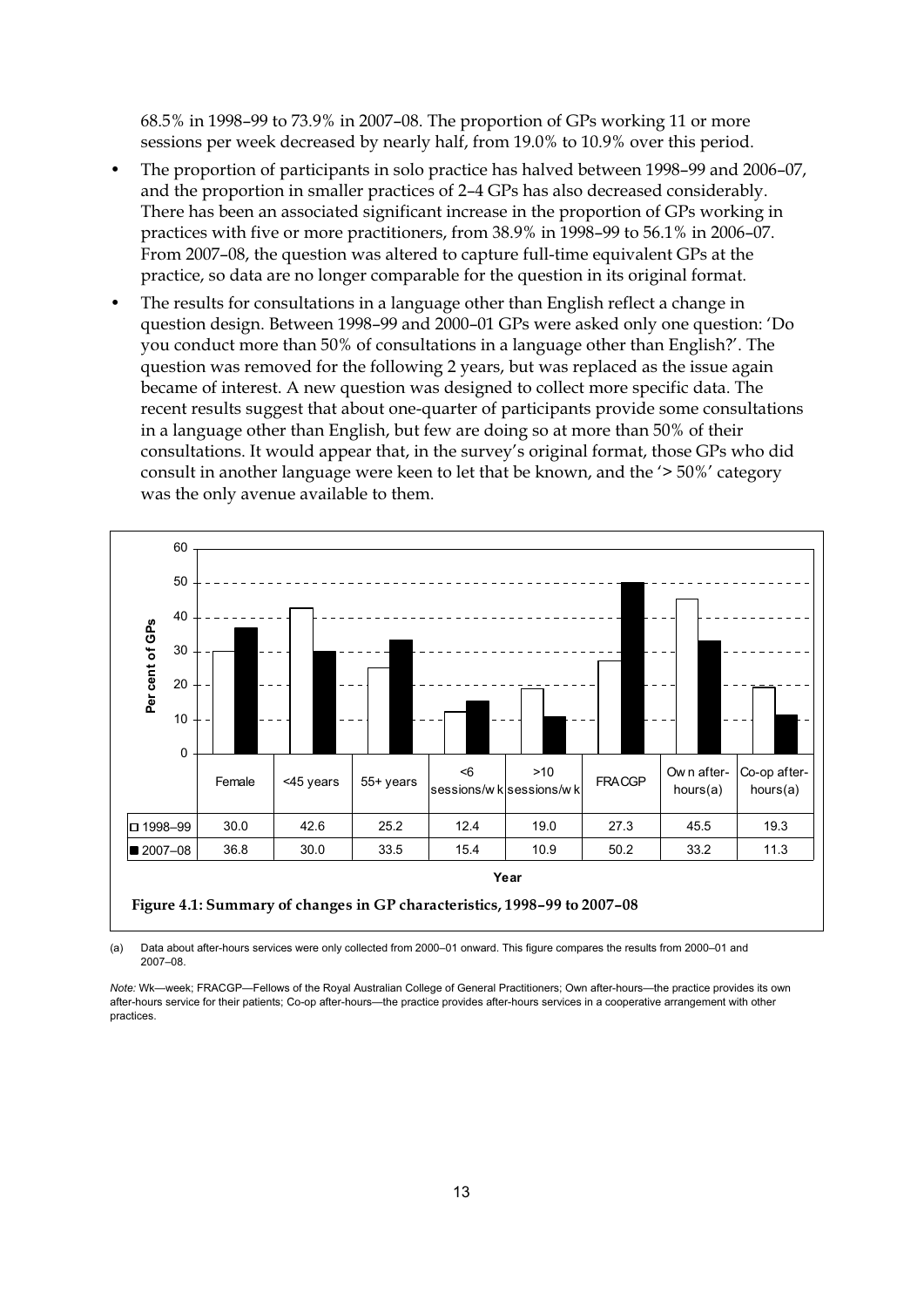- There was no significant change over the decade in the proportions of Australian trained GPs compared with those who had graduated outside Australia ( $p = 0.121$ ). However, there was a significant change in the geographic distribution of country of graduation for those trained overseas ( $p = 0.003$ ).
- The proportion of GP participants holding Fellowship of the RACGP significantly increased, from 27.3% in 1998–99 to 50.2% in 2007–08.
- Although the data period covers only 8 years, there has been a significant reduction (*p* = <0.001) in the proportion of GPs providing their own after-hours services, from 45.5% in 2000–01 to 33.2% in 2007–08, and those who provide after-hours services in cooperation with other practices, from 19.3% in 2000–01 to 11.3% in 2007–08.
- Over the same period there has been a significant increase in the proportion of GPs with a computer available at their major practice address, for either administrative or clinical use, or both, from 87.4% in 2000–01 to 96.7% in 2007–08.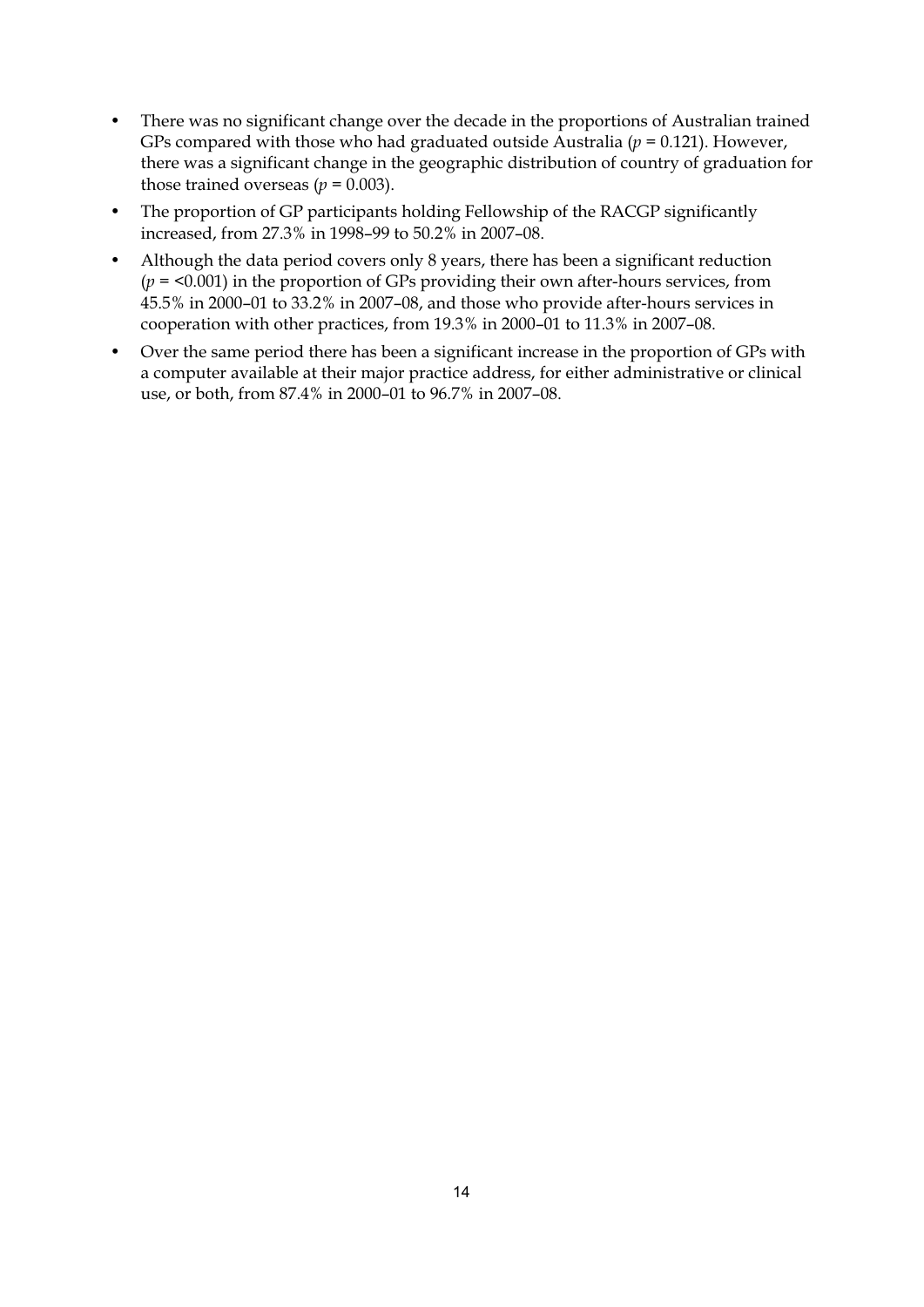| $\frac{1}{2}$                                                                                                                                                                                                                 |
|-------------------------------------------------------------------------------------------------------------------------------------------------------------------------------------------------------------------------------|
|                                                                                                                                                                                                                               |
|                                                                                                                                                                                                                               |
| くろ うろん しんしゅう                                                                                                                                                                                                                  |
| ı                                                                                                                                                                                                                             |
|                                                                                                                                                                                                                               |
|                                                                                                                                                                                                                               |
| $-14$ $-14$ $-14$ $-14$ $-14$ $-14$ $-14$ $-14$ $-14$ $-14$ $-14$ $-14$ $-14$ $-14$ $-14$ $-14$ $-14$ $-14$ $-14$ $-14$ $-14$ $-14$ $-14$ $-14$ $-14$ $-14$ $-14$ $-14$ $-14$ $-14$ $-14$ $-14$ $-14$ $-14$ $-14$ $-14$ $-14$ |
|                                                                                                                                                                                                                               |
|                                                                                                                                                                                                                               |
|                                                                                                                                                                                                                               |
| $\frac{1}{3}$<br>l                                                                                                                                                                                                            |
|                                                                                                                                                                                                                               |
|                                                                                                                                                                                                                               |
|                                                                                                                                                                                                                               |

|                                                                                                 |                        |                    |                        |                      |                        | Per cent of GPs <sup>(a)</sup> |                      |                   |                   |                   |
|-------------------------------------------------------------------------------------------------|------------------------|--------------------|------------------------|----------------------|------------------------|--------------------------------|----------------------|-------------------|-------------------|-------------------|
|                                                                                                 | 1998-99                | 1999-00            | $2000 - 01$            | $2001 - 02$          | $2002 - 03$            | 2003-04                        | 2004-05              | $2005 - 06$       | 2006-07           | 2007-08           |
| GP characteristic                                                                               | (1086)                 | 1,047<br>$\bar{s}$ | $(n = 999)$            | $(n = 983)$          | $(n = 1,008)$          | $(n = 1,000)$                  | $(n = 953)$          | $(n = 1, 017)$    | $(n = 930)$       | $(n = 953)$       |
| Sex<br>$(x^2 = 10.22, p = 0.001)$ (missing <i>n</i> )                                           | $\widehat{\mathsf{e}}$ | $\widehat{\circ}$  | $\widehat{\circ}$      | $\widehat{\odot}$    | $\widehat{\circ}$      | $\widehat{\circ}$              | $\widehat{\circ}$    | $\widehat{\odot}$ | $\widehat{\circ}$ | $\widehat{\circ}$ |
| Male                                                                                            | 70.0                   | 69.6               | 68.4                   | 64.2                 | 64.8                   | 67.3                           | 67.9                 | 62.8              | 65.9              | 63.2              |
| Female                                                                                          | 30.0                   | 30.4               | 31.6                   | 35.8                 | 35.2                   | 32.7                           | 32.1                 | 37.2              | 34.1              | 36.8              |
| Age<br>$(\chi^2 = 48.06, p < 0.001)$ (missing <i>n</i> )                                        | $\widehat{f}$          | $\widehat{f}$      | ම                      | $\widehat{\epsilon}$ | $\widehat{\mathsf{e}}$ | $\widehat{\epsilon}$           | $\widehat{\epsilon}$ | (18)              | (11)              | $\circledast$     |
| < 35 years                                                                                      | 6.3                    | 8.4                | 6.7                    | $\overline{z}$       | 73                     | 5.8                            | 8.9                  | 4.7               | 6.7               | $\overline{7}$ .8 |
| 35-44 years                                                                                     | 36.3                   | 32.4               | 28.4                   | 26.8                 | 26.6                   | 24.9                           | 25.5                 | 22.3              | 22.6              | 22.2              |
| 45-54 years                                                                                     | 32.1                   | 32.4               | 34.2                   | 36.5                 | 35.2                   | 36.5                           | 31.8                 | 34.2              | 35.6              | 36.4              |
| 55+ years                                                                                       | 25.2                   | 26.7               | 29.7                   | 29.5                 | 30.9                   | 32.7                           | 33.6                 | 38.7              | 35.0              | 33.5              |
| Years in general practice<br>$(\chi^2 = 63.86, p < 0.001)$ (missing <i>n</i> )                  | (12)                   | $\circledast$      | $\widehat{\mathbf{e}}$ | $\widehat{f}$        | $\circledcirc$         | $\circledcirc$                 | $\overline{5}$       | (13)              | (13)              | $\epsilon$        |
| $<$ 2 years                                                                                     | $0.\overline{8}$       | $\overline{0}$ .   | 0.5                    | $0.\overline{3}$     | 0.6                    | $\ddot{.}$                     | 0.4                  | 0.6               | 0.5               | 0.6               |
| $2-5$ years                                                                                     | 61                     | $\overline{8}$     | 6.4                    | 7.2                  | 7.5                    | 5.3                            | 10.3                 | 4.9               | 7.9               | 9.9               |
| $6-10$ years                                                                                    | 17.2                   | 15.9               | 13.7                   | 13.4                 | 13.5                   | 7.01                           | 12.6                 | 12.1              | $\frac{1}{11}$    | 12.9              |
| 11 $-19$ years                                                                                  | 33.7                   | 31.9               | 29.9                   | 28.4                 | 28.0                   | 28.1                           | 25.4                 | 24.0              | 23.4              | 20.6              |
| $20+years$                                                                                      | 42.2                   | 43.5               | 48.8                   | 50.3                 | 50.4                   | 54.6                           | 51.3                 | 58.5              | 57.0              | 55.9              |
| Currently in a general practice<br>vocational training program<br>$(\chi^2 = 1.008, p = 0.316)$ | 2.2                    | 2.2                | 2.5                    | 2.5                  | 2.9                    | 4.4                            | 3.5                  | 2.6               | 2.9               | $2.\overline{8}$  |
| $(\chi^2 = 112.73, p < 0.001)$<br>Fellow of RACGP                                               | 27.3                   | 31.0               | 31.4                   | 35.1                 | 35.5                   | 33.5                           | 42.3                 | 40.7              | 46.3              | 50.2              |
|                                                                                                 |                        |                    |                        |                      |                        |                                |                      |                   |                   | (continued)       |

15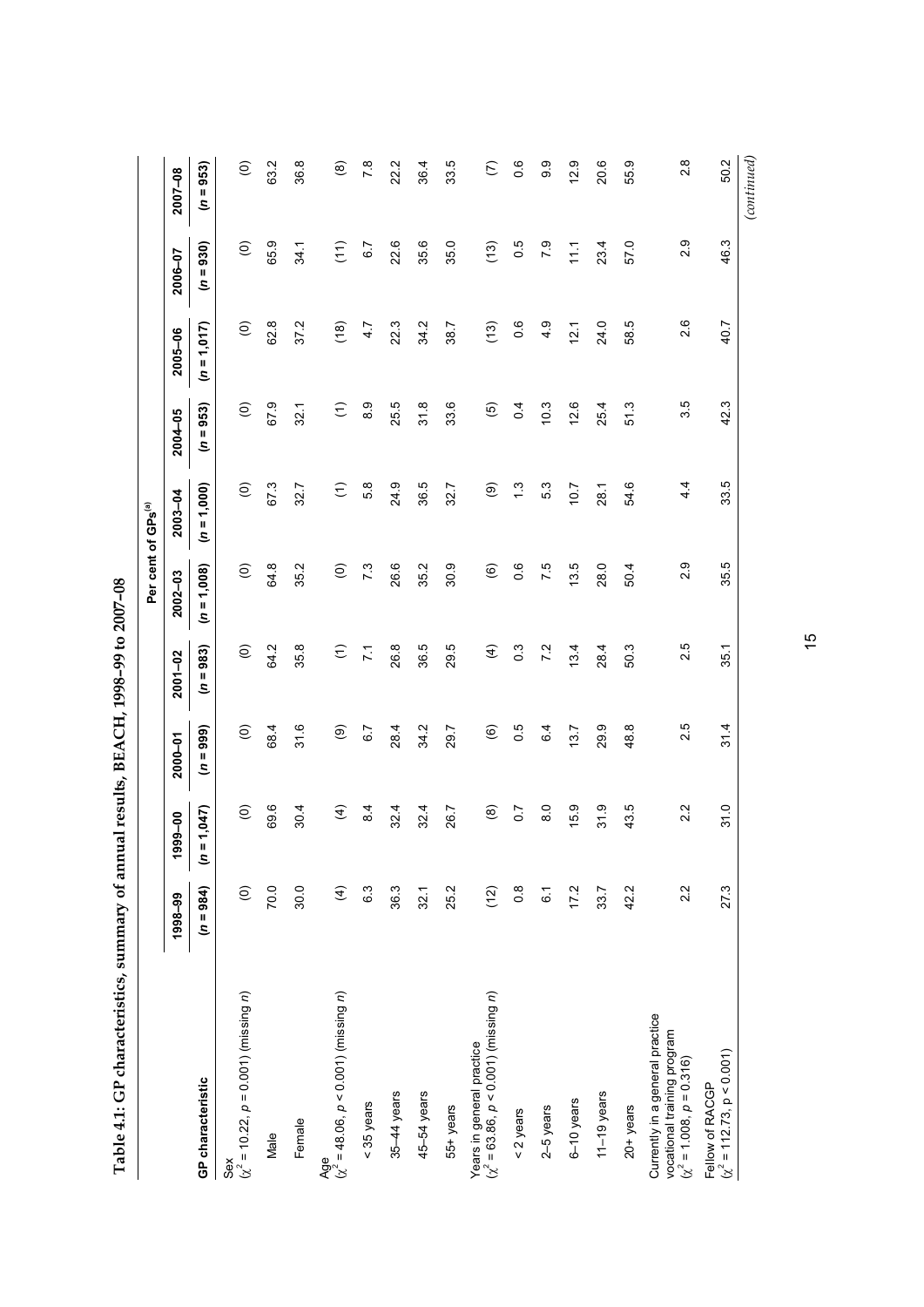| $50 - 10$<br>I<br>.<br>.<br>$\frac{1}{2}$ |
|-------------------------------------------|
|                                           |
|                                           |
|                                           |
|                                           |
| $\overline{a}$                            |
|                                           |
| I                                         |

|                                                                                          |                     |                          |                   |                      |                     | Per cent of GPs <sup>(a)</sup> |                          |                   |                        |                  |
|------------------------------------------------------------------------------------------|---------------------|--------------------------|-------------------|----------------------|---------------------|--------------------------------|--------------------------|-------------------|------------------------|------------------|
|                                                                                          | 1998-99             | 1999-00                  | $2000 - 01$       | $2001 - 02$          | $2002 - 03$         | $2003 - 04$                    | 2004-05                  | $2005 - 06$       | 2006-07                | $2007 - 08$      |
| GP characteristic                                                                        | $(n = 984)$         | 1,047<br>$\bar{a}$       | (0.666)           | $= 983$<br>S         | $(n = 1,008)$       | $(n = 1,000)$                  | $(n = 953)$              | $(n = 1, 017)$    | $(n = 930)$            | $(n = 953)$      |
| Sessions per week $(\chi^2$ = 32.45, $\rho$ < 0.001) (missing <i>n</i> )                 | (12)                | $\circledcirc$           | (16)              | (15)                 | $\circledast$       | $\widehat{c}$                  | $\circledast$            | $\widehat{\circ}$ | $\widehat{c}$          | ම                |
| < 6 per week                                                                             | 12.4                | 15.3                     | 15.9              | 16.0                 | 18.7                | 17.2                           | 14.4                     | 17.3              | 17.0                   | 15.4             |
| 6-10 per week                                                                            | 68.5                | 66.0                     | 66.3              | 67.8                 | 67.9                | 68.2                           | 71.2                     | 70.7              | 73.3                   | 73.9             |
| 11+ per week                                                                             | 19.0                | 18.3                     | 16.2              | 14.8                 | 13.4                | 13.6                           | 11.4                     | 12.0              | 9.6                    | 10.9             |
| $(\chi^2 = 38.33, p < 0.001)$ (missing <i>n</i> )<br>Size of practice-Number of GPs      | (62)                | $\widehat{\mathfrak{G}}$ | (28)              | $\widehat{f}$        | $\circledast$       | (10)                           | $\widehat{\mathfrak{G}}$ | ම                 | $\widehat{\mathbf{e}}$ |                  |
| Solo                                                                                     | 17.9                | 18.1                     | 19.3              | 153                  | 13.7                | 10.6                           | 12.2                     | 13.1              | 8.2                    | ₹<br>N           |
| $2-4$ GPs                                                                                | 43.2                | 46.1                     | 38.6              | 39.7                 | 38.4                | 37.8                           | 36.4                     | 35.2              | 35.7                   | $\frac{2}{2}$    |
| $5+GB$                                                                                   | 38.9                | 35.8                     | 42.1              | 44.7                 | 47.9                | 51.6                           | 51.3                     | 51.7              | 56.1                   | $\frac{2}{2}$    |
| Size of practice-Full-time equivalents<br>(missing n)                                    | $\ddot{\cdot}$      | $\vdots$                 | $\ddot{\cdot}$    | $\ddot{\cdot}$       | $\ddot{\cdot}$      | ¢                              | ĵ.                       | İ,                | İ,                     | (23)             |
| $\frac{2}{x}$                                                                            | $\sum_{k=1}^{N}$    | NAV                      | NAV               | $\frac{2}{5}$        | NAV                 | ₹<br>NA∨                       | $\sum_{k=1}^{N}$         | NA <sub>V</sub>   | ₹<br>NA∨               | 17.6             |
| $2 - 5$ GPs                                                                              | $\frac{\lambda}{2}$ | NAV                      | $\tilde{\vec{z}}$ | NAV                  | NAV                 | λ×<br>Σ                        | NA <sub>V</sub>          | NAV               | $\frac{2}{2}$          | 41.2             |
| $5 - 5 < 10$ GPs                                                                         | $\frac{2}{5}$       | <b>NAV</b>               | $\tilde{\vec{z}}$ | NAV                  | NAV                 | $\check{\mathfrak{F}}$         | NAV                      | <b>NAV</b>        | ₹<br>NA∨               | 31.9             |
| $10+GPs$                                                                                 | $\frac{2}{2}$       | NAV                      | $\frac{2}{5}$     | $\tilde{\mathbf{z}}$ | $\frac{\lambda}{2}$ | $\frac{2}{2}$                  | NAV                      | NA <sub>V</sub>   | $\frac{2}{2}$          | 9.2              |
| Consultations in languages other than<br>English (missing $n)^{\scriptscriptstyle{(b)}}$ | $\ddot{\cdot}$      | $\vdots$                 | $\ddot{\cdot}$    | $\ddot{\cdot}$       | $\ddot{\cdot}$      | $\widehat{\mathfrak{G}}$       | $\widehat{\Xi}$          | (10)              | $\widehat{\circ}$      | $\widehat{f}$    |
| $& 25\%$                                                                                 | $\sum_{k=1}^{N}$    | NAV                      | $\frac{2}{2}$     | NAV                  | NAV                 | 17.8                           | 21.7                     | 21.0              | 18.1                   | 20.4             |
| 25-50%                                                                                   | $\frac{2}{5}$       | NAV                      | NAV               | NAV                  | NAV                 | 2.9                            | 2.4                      | 3.6               | 2.7                    | 3.0              |
| $> 50\%$                                                                                 | 11.3                | 10.6                     | 13.5              | $\frac{\lambda}{2}$  | $\frac{\lambda}{2}$ | 2.4                            | 3.4                      | 3.4               | 2.9                    | 3.6              |
|                                                                                          |                     |                          |                   |                      |                     |                                |                          |                   |                        | $_{(continued)}$ |

16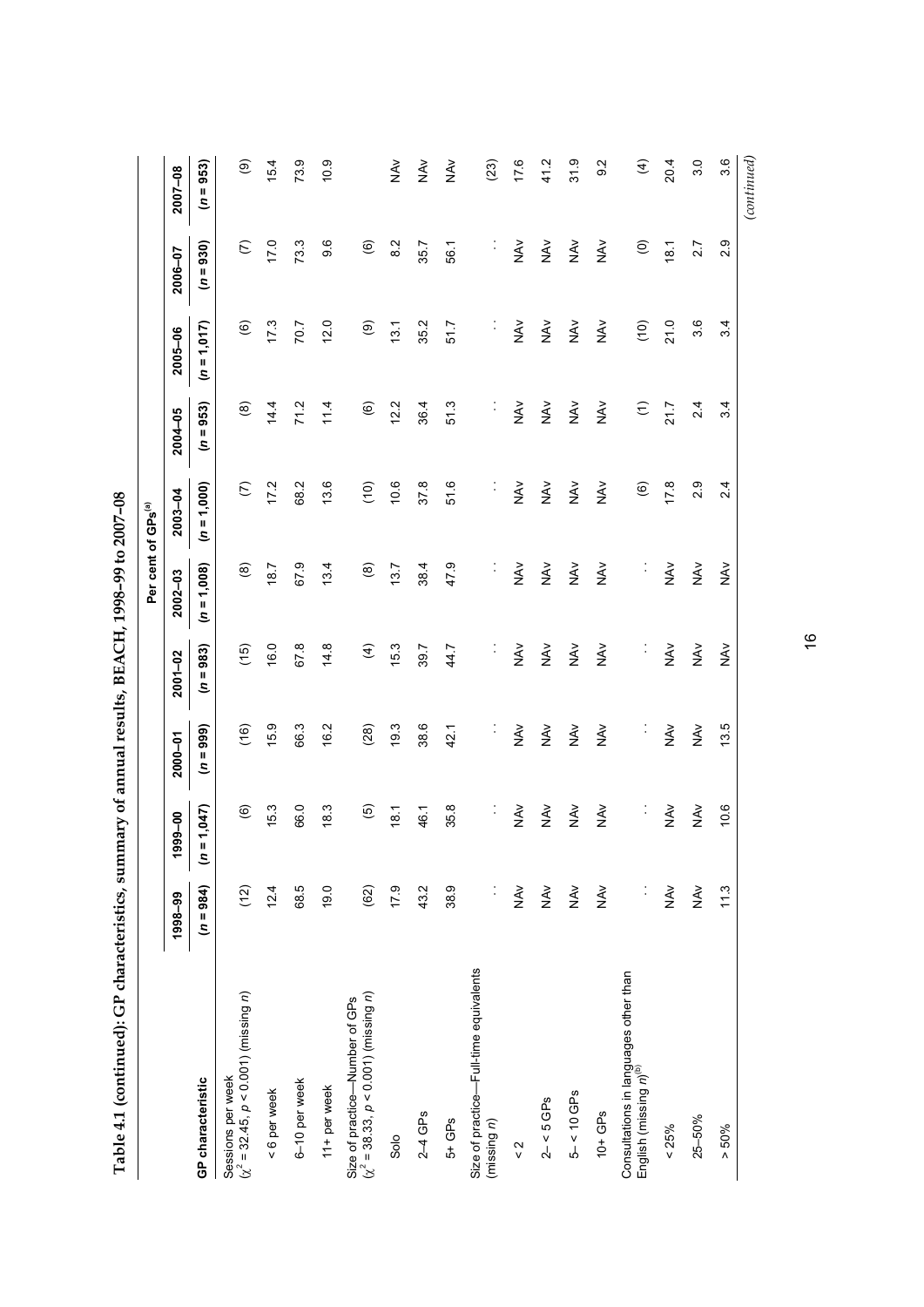| ֧֚֚֝<br>֧֧ׅ֧֧֧֦֧֧ׅ֧֧ׅ֧֧֧ׅ֧֧֚֚֚֚֚֚֚֚֚֚֚֚֚֚֚֚֚֚֚֚֚֚֚֚֚֚֚֚֚֚֝֝֓֝֓֝֓֝֬֜֓֝֬֜֓֝֬֝֬֜֝֬֝֬ |
|-----------------------------------------------------------------------------------|
| composed the contribution in the<br>l                                             |
|                                                                                   |
|                                                                                   |
|                                                                                   |
|                                                                                   |
|                                                                                   |
| $\overline{\phantom{a}}$                                                          |
|                                                                                   |
| $\frac{1}{1}$<br>;<br>                                                            |

|                                                                                   |                 |                    |                   |                   | Per cent of GPs <sup>(a)</sup> |                      |                  |                        |                      |                      |
|-----------------------------------------------------------------------------------|-----------------|--------------------|-------------------|-------------------|--------------------------------|----------------------|------------------|------------------------|----------------------|----------------------|
|                                                                                   | 1998-99         | 1999-00            | $2000 - 01$       | $2001 - 02$       | $2002 - 03$                    | $2003 - 04$          | 2004-05          | 2005-06                | 2006-07              | $2007 - 08$          |
| GP characteristic                                                                 | $(n = 984)$     | $(n = 1, 047)$     | $(n = 999)$       | $(n = 983)$       | $(n = 1,008)$                  | $(n = 1,000)$        | $(n = 953)$      | $(n = 1, 017)$         | $(n = 930)$          | $(n = 953)$          |
| Place of graduation<br>$(\chi^2 = 19.7, p = 0.12; 0.003)$ (missing $n)^{(\rm c)}$ | $\widehat{f}$   | $\widehat{\Omega}$ | $\widehat{\circ}$ | $\widehat{\circ}$ | $\widehat{\circ}$              | $\widehat{\epsilon}$ | $\widehat{\tau}$ | $\widehat{\mathbf{e}}$ | $\widehat{\epsilon}$ | ම                    |
| Australia                                                                         | 76.5            | 73.3               | 72.7              | 76.1              | 72.6                           | 73.5                 | 69.8             | 72.0                   | 73.6                 | 73.5                 |
| Overseas                                                                          | 23.5            | 26.7               | 27.3              | 23.9              | 27.4                           | 26.5                 | 30.2             | 28.0                   | 26.4                 | 26.8                 |
| United Kingdom                                                                    | 0.6             | 8.5                | 8.2               | 7.6               | $\overline{9}$                 | 7.2                  | 7.6              | $\overline{8}$ .1      | 7.3                  | 6.8                  |
| Asia                                                                              | 8.6             | 9.4                | 4.7               | 8.6               | 9.9                            | 9.5                  | 10.9             | 10.9                   | 10.1                 | $\frac{8}{9}$        |
| Europe                                                                            | 2.4             | $\frac{0}{1}$      | $\frac{6}{1}$     | $\frac{8}{1}$     | $\frac{6}{1}$                  | 2.3                  | $3.\overline{8}$ | $\overline{2}$ 1       | 1.7                  | 2.6                  |
| Africa                                                                            | $\frac{1}{1}$   | 2.4                | $\frac{5}{1}$     | 3.7               | 4.3                            | 5.4                  | 5.4              | 4.5                    | $\overline{5}$       | 4.3                  |
| New Zealand                                                                       | Ξ               | $\frac{1}{5}$      | $\frac{1}{5}$     | 0.5               | 2.2                            | $\frac{0}{1}$        | $\ddot{.}$       | $\frac{0}{1}$          | $\dot{4}$            | $\frac{4}{1}$        |
| Other                                                                             | 0.9             | 2.8                | 9.5               | $\frac{6}{1}$     | 0.9                            | $\frac{0}{1}$        | $\ddot{.}3$      | 0.6                    | $0.\overline{8}$     | 0.5                  |
| $(\chi^2 = 5.78, p = 0.447)$ (missing <i>n</i> )<br>Practice location by RRMA     | $\widehat{\in}$ | $\widehat{\in}$    | $\widehat{\circ}$ | $\in$             | $\widehat{\circ}$              | $\widehat{\infty}$   | $\widehat{\tau}$ | $\widehat{\epsilon}$   | $\widehat{\circ}$    | $\widehat{\epsilon}$ |
| Capital                                                                           | 68.2            | 65.2               | 68.1              | 69.3              | 64.7                           | 624                  | 64.9             | 69.1                   | 63.9                 | 67.8                 |
| Other metropolitan                                                                | 7.5             | 7.4                | 6.9               | $\overline{8}$ .  | 8.5                            | 6.4                  | 6.7              | 6.8                    | 7.3                  | 7.0                  |
| Large rural                                                                       | 6.2             | 7.6                | 5.6               | 5.9               | 51                             | 7.0                  | 5.4              | 5.7                    | 7.9                  | 6.9                  |
| Small rural                                                                       | 61              | 6.2                | 5.6               | 4.9               | 7.7                            | 7.0                  | 6.9              | 6.0                    | 5.4                  | 4.7                  |
| Other rural                                                                       | 11.0            | 12.2               | 12.2              | 10.5              | 12.0                           | 14.2                 | 13.0             | 11.1                   | 13.6                 | 11.3                 |
| Remote central                                                                    | 0.5             | 0.4                | $\frac{0}{1}$     | 0.5               | 0.6                            | 0.9                  | $\ddot{.}$       | 0.5                    | $\frac{0}{1}$        | 0.7                  |
| Other remote, offshore                                                            | 0.5             | $\frac{0}{1}$      | $\overline{0}$ .  | $\frac{8}{2}$     | 1.4                            | 2.0                  | $\frac{8}{1}$    | $\frac{8}{2}$          | $\frac{1}{1}$        | $\frac{5}{1}$        |
|                                                                                   |                 |                    |                   |                   |                                |                      |                  |                        |                      | (continued)          |

17